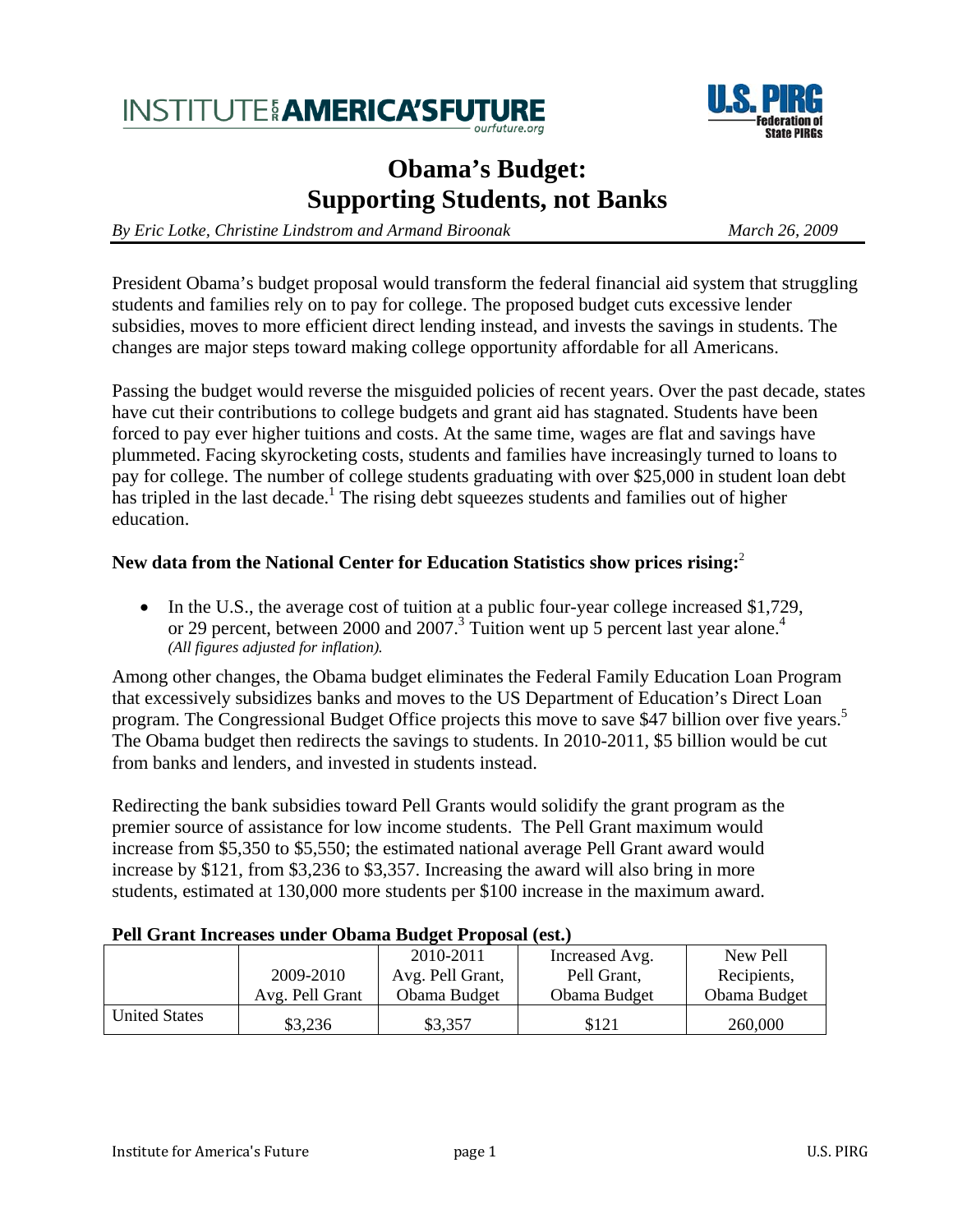# **Our Workforce and College Education**

A robust economy keeps our communities vital and our nation strong. A well educated citizenry is essential if we are to compete as a high wage nation in a global economy. Ninety percent of the fastest growing job categories, 60 percent of all new jobs, and 40 percent of manufacturing jobs now require some form of post-secondary education.<sup>6</sup> At current rates of degree attainment, the U.S. is projected to fall 16 million college degrees short of meeting workforce needs in 2025.<sup>7</sup>

Our competitors among the industrial nations are outrunning us. According to the Organization for Economic Cooperation and Development (OECD), rates of college degree attainment are increasing in foreign countries faster than in the United States.<sup>8</sup>

### **College Costs Increasingly Out of Reach**

However, the cost of college is increasingly out of reach for students and families. For too long, states have been reducing their share of the support for public colleges, and colleges raise tuition and fees to make up the difference. Just so far in 2009, at least 28 states have implemented cuts to public colleges and universities and/or levied large increases in college tuition to make up for insufficient state funding, with cuts proposed in four additional states.<sup>9</sup>

To offset the impact of rising costs, students and families of modest means have traditionally turned to need based grant aid. But grant aid has simply not kept pace with rising costs. The federal Pell Grant program, established in the early 1970s to make sure that no qualified student was turned away from college due to cost, now helps almost 7 million college students pay for college. But as college costs have risen, the purchasing power of the grant has diminished. Thirty years ago, the maximum Pell Grant funded 77 percent of the cost of attending the average four-year public school but today's maximum grant covers only 35 percent of the cost of attending a four year school.<sup>10</sup>

### **Student Debt and Negative Consequences**

In reaction to budget cuts, rising costs and stagnant grant aid, student borrowing has risen dramatically. In the early nineties, less than one third of college graduates had loan debt. In 2004, close to 70% did, with an average of \$19,000 in debt.<sup>11</sup> The number of students graduating with over \$25,000 of student loan debt has tripled.<sup>12</sup>

This reliance on loans to pay for college has negative consequences. First, some students and families facing high costs will simply opt out. In 2008, the Advisory Committee on Student Financial Assistance estimated that between 1.7 and 3.2 million qualified students would skip college over the next decade because of the  $cost^{13}$ .

Among those who make it to college but face staggering debt burdens, students opt to take on more paid work. Some work on top of studying can be helpful, of course, but too much is not. Students who work 25 or more hours per week have lower grades than those who don't.<sup>14</sup> Nearly half of all full-time working students are working enough hours to hurt their academic achievement and to distract from the forward-thinking that college is supposed to inspire.<sup>15</sup>

In 1977, a Pell Grant could cover 77% of public college costs.

Now it is down to 35%.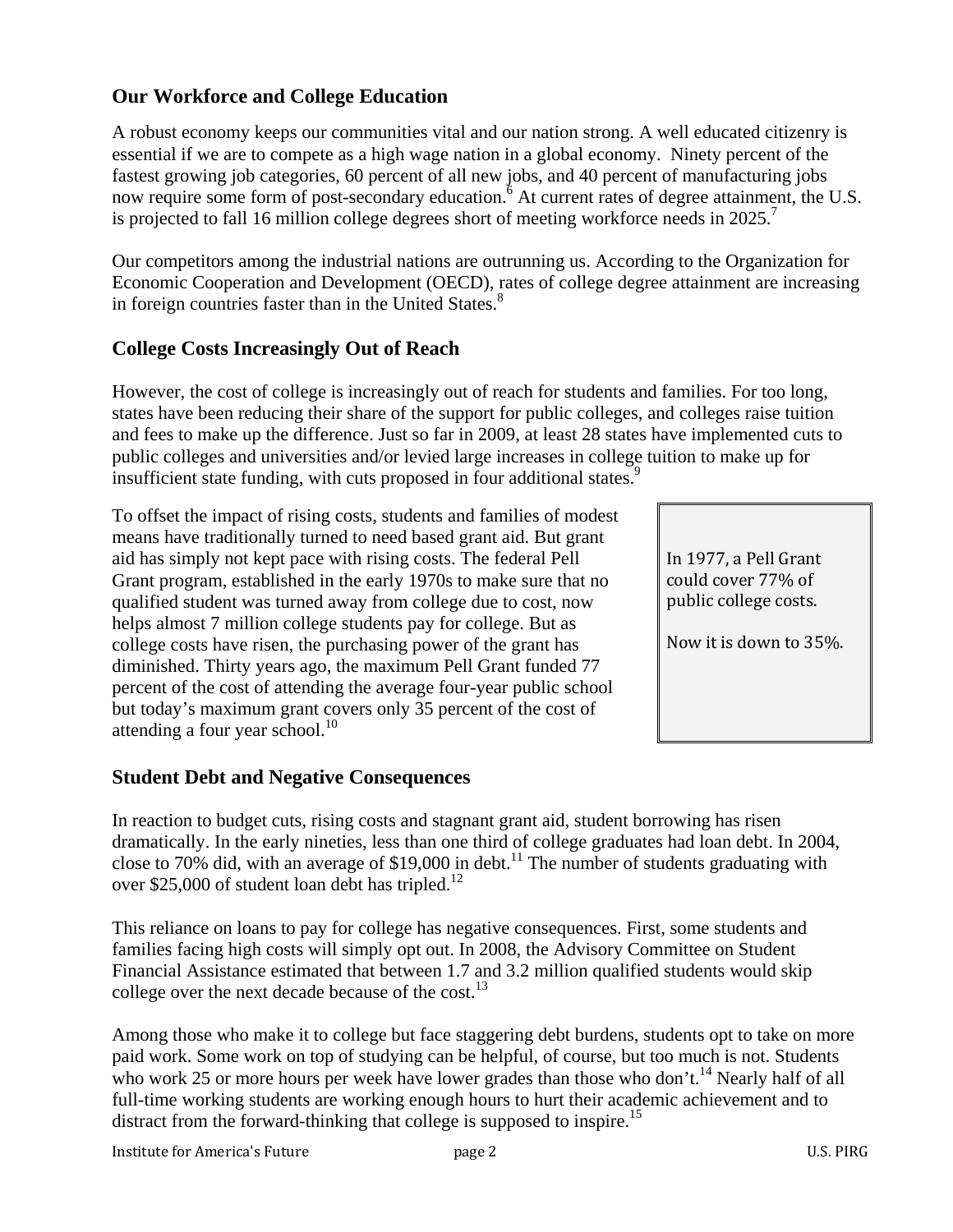Upon graduation, student borrowers face daunting repayment. Such debt can cause graduates to delay buying a home, getting married, or starting a family. Twenty-three percent of people who graduate from four-year public college have too much debt to start a career as a school teacher; thirty-seven percent have too much debt to start as a social worker.<sup>16</sup> High debt can also lead to default, wage garnishment and ruined credit.

# **Steps in Making College Affordable**

Congress responded to these problems after the 2006 election. The first step was passage of the College Cost Reduction and Access Act in 2007. It increased the Pell Grant to \$5,400 in 2012, and created two new loan repayment programs to help borrowers. It was paid for by cutting \$19 billion of excessive lender and bank subsidies from within the student loan program.

The next step came in February of 2009 with the American Recovery and Reinvestment Act, which pushes the maximum Pell Grant still higher. The act was passed as short term stimulus, however. Funding levels for the Pell drop off after 2012 and will remain unpredictable thereafter for struggling students and families. Congress is moving in the right direction after a decade of inaction, but American students and families still need more help.

### **Reinvesting in the Pell Grant**

President Obama's budget makes a broader commitment. Among other key investments necessary to making college affordable, the proposal would make permanent the boost in Pell Grant funding in the economic recovery package, with a maximum grant of \$5,550 for the 2010-2011 school year. In addition, the Pell Grant program is threatened by budget shortfalls every year, undermining the college financing plans of millions of students and families. The Obama budget turns the grant into a guarantee, insuring that the flow of Pell Grant aid is stable by increasing the grant at inflation plus one percent each year from 2011 on. Students would no longer need to wonder how next year's tuition and other educational costs will be paid for.

The proposal helps to pay for these changes by eliminating inefficiencies within the Stafford and PLUS student loan programs, freeing up more taxpayer dollars to go toward the proposed aid programs. For years, lenders and banks have received excessive subsidies to deliver student loans. In response to the uncertainty within the banking industry, Congress and the Department of Education further increased bank support, creating an emergency loan origination program for banks in the event that they lacked the capital necessary to give out federal loans to students. Decreasing private lender subsidies will save \$47 billion to be reinvested in students instead.

#### **FY 2010 Budget,**  *A New Era of Responsibility*

"The President's budget asks the Congress to end the entitlements for financial institutions that lend to students…. [O]riginating all new loans in the direct lending programs, saves more than \$4 billion a year that is reinvested in aid to students."17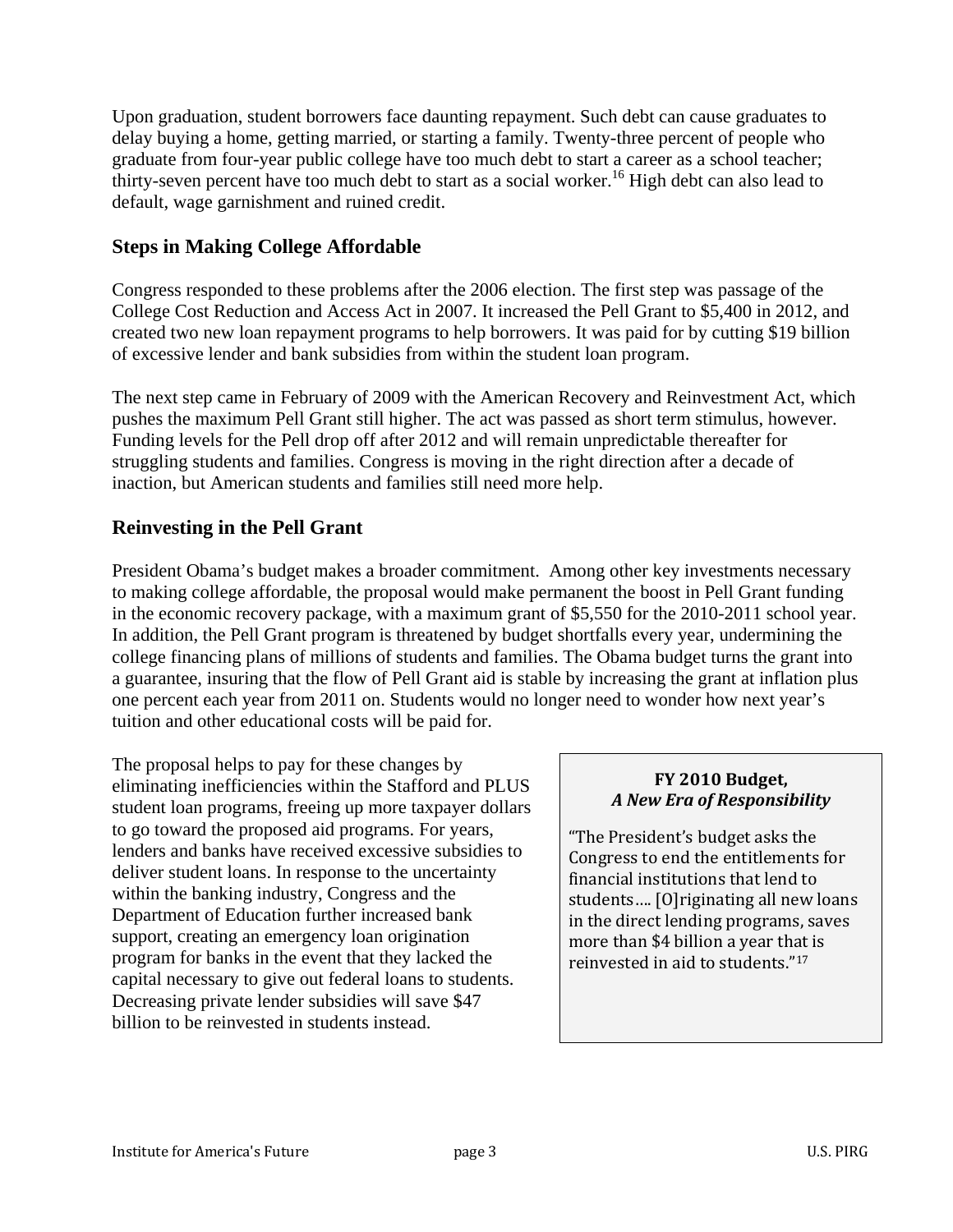#### **Excessive Bank Subsidies for Student Loans**

Banks and lenders have historically been involved in the federal student loan program. When the loan program began, students looked like poor financial risks. Young in age, with little credit history and few personal assets, students were not attractive candidates for private-sector lending – certainly not for the large sums needed to finance a college education.

The federal government helped solve the problem in 1966 by creating incentives for banks to lend. The Federal Family Education Loan Program (FFELP) guarantees lenders a higher interest rate than the base market rate, ensuring a healthy profit on monies loaned. On top of that, *the government guarantees payment of principle and interest in case of default.*18 For the banks, it was a win-win proposition: higher interest rates with no real risk. The Student Loan Marketing Association (Sallie Mae) was created to manage the money, and the program was crucial to making college accessible for millions of Americans.

Over time, the market matured. Well-educated, high-earning college graduates proved to be excellent credit risks, and student lending has grown into a highly profitable industry. Dozens of new banks and lending institutions have entered the field. Sallie Mae itself has privatized into SLM Corporation, whose stock can be bought and sold on the New York Stock Exchange.

In the 1990's, the need to continue bank subsidies was called into doubt. The Department of Education created a Federal Direct Loan (FDL) program in 1993 to lend money to students at low rates available only to the U.S. Treasury. Such loans reduced payments for students and did not increase the government's risk because the old system already used the government to guarantee defaults.

Experience showed that direct lending works. The administrative costs are lower, the design is simpler and it eliminates subsidies to the private loan industry. A report by the Government Accountability Office in 2005 found that the Direct Loan program costs the federal government \$1.70 for every \$100 of loans, compared to \$9.20 per \$100 of loans through the FFEL program, with bank intermediaries.<sup>19</sup> In other words, \$7.50 was saved for every \$100 loaned. Thus, the direct loan program wasn't just better for students; it was better for taxpayers too.

Meanwhile Sallie Mae and other lenders became a political force, giving out more than \$583,000 to lawmakers and political action committees focused on education in  $2008$ <sup>20</sup> They mounted a significant effort to defeat the College Cost Reduction and Access Act in 2007, and they have worked to strip basic consumer protections for student borrowers. Student loans are the only type of consumer loan for which borrowers cannot seek bankruptcy.

In 2008, the sour economy forced Congress and the Department of Education to further subsidize banks, offering capital in the event that they cannot originate federal loans for students. While more and more taxpayer money is siphoned out of the loan programs to keep the banks and lenders involved, students and families face higher costs and deeper debt. The Obama budget proposal would cut the excessive subsidies required to keep banks and lenders involved in the student loan process and apply those savings to student aid instead. This bold move is the type of reinvestment that American families and students need to get into college and get the education needed to lead our country forward.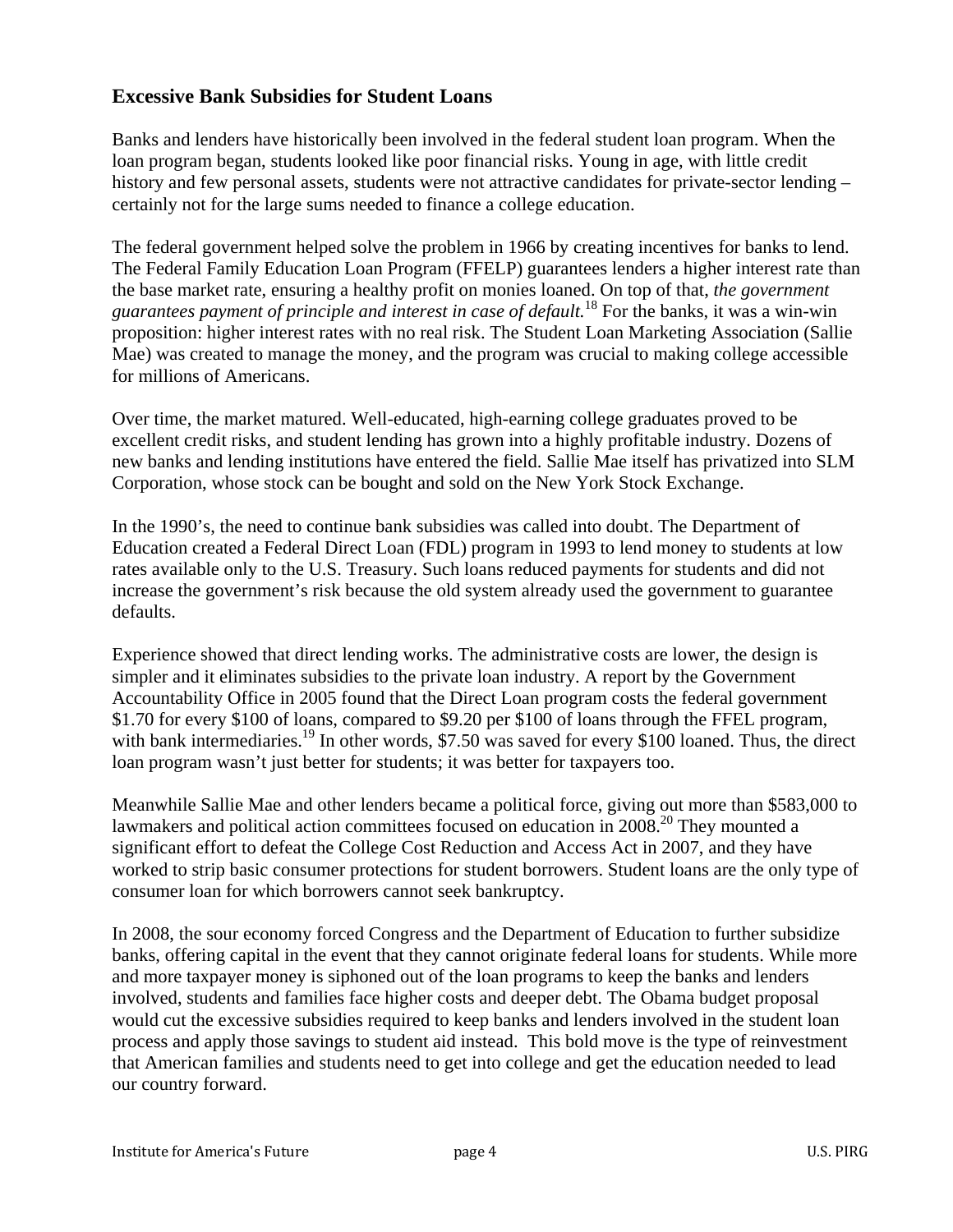# **APPENDIX 1**

|                           | I ublic Pour-Fear Conege Fundon, Rational Center for Equeation Statistics. |                                             |                                             |  |  |
|---------------------------|----------------------------------------------------------------------------|---------------------------------------------|---------------------------------------------|--|--|
|                           | <b>Tuition 2007-08</b>                                                     | <b>Percent Change</b><br>2000-01 to 2007-08 | <b>Percent Change</b><br>2006-07 to 2007-08 |  |  |
| <b>United States</b>      | \$5,950                                                                    | 29%                                         | 5%                                          |  |  |
| Alabama                   | \$4,907                                                                    | 27%                                         | 4%                                          |  |  |
| Alaska                    | \$4,747                                                                    | 26%                                         | 7%                                          |  |  |
| Arizona                   | \$4,954                                                                    | 43%                                         | 6%                                          |  |  |
| <b>Arkansas</b>           | \$5,427                                                                    | 33%                                         | 9%                                          |  |  |
| <b>California</b>         | \$4,879                                                                    | 37%                                         | 9%                                          |  |  |
| Colorado                  | \$5,250                                                                    | 32%                                         | 12%                                         |  |  |
| <b>Connecticut</b>        | \$7,465                                                                    | 27%                                         | 4%                                          |  |  |
| <b>Delaware</b>           | \$7,823                                                                    | 26%                                         | 5%                                          |  |  |
| Florida                   | \$2,980                                                                    | 4%                                          | $-1%$                                       |  |  |
| Georgia                   | \$4,006                                                                    | 19%                                         | 6%                                          |  |  |
| Hawaii                    | \$4,653                                                                    | 23%                                         | 16%                                         |  |  |
| Idaho                     | \$4,381                                                                    | 28%                                         | 5%                                          |  |  |
| <b>Illinois</b>           | \$8,982                                                                    | 44%                                         | 10%                                         |  |  |
| Indiana                   | \$6,604                                                                    | 31%                                         | 5%                                          |  |  |
| lowa                      | \$6,219                                                                    | 39%                                         | 3%                                          |  |  |
| <b>Kansas</b>             | \$5,406                                                                    | 41%                                         | 8%                                          |  |  |
| Kentucky                  | \$6,342                                                                    | 45%                                         | 8%                                          |  |  |
| Louisiana                 | \$3,835                                                                    | 13%                                         | 2%                                          |  |  |
| <b>Maine</b>              | \$7,250                                                                    | 29%                                         | 9%                                          |  |  |
| <b>Maryland</b>           | \$7,141                                                                    | 19%                                         | 1%                                          |  |  |
| <b>Massachusetts</b>      |                                                                            | 39%                                         | 4%                                          |  |  |
|                           | \$7,922<br>\$8,471                                                         | 34%                                         | 11%                                         |  |  |
| Michigan                  |                                                                            | 37%                                         | 3%                                          |  |  |
| <b>Minnesota</b>          | \$7,707                                                                    | 25%                                         | 6%                                          |  |  |
| <b>Mississippi</b>        | \$4,762                                                                    | 30%                                         | 5%                                          |  |  |
| <b>Missouri</b>           | \$6,643                                                                    | 32%                                         | 1%                                          |  |  |
| <b>Montana</b>            | \$5,418                                                                    | 31%                                         | 5%                                          |  |  |
| Nebraska<br><b>Nevada</b> | \$5,443<br>\$3,053                                                         | 7%                                          | 7%                                          |  |  |
| <b>New Hampshire</b>      | \$9,610                                                                    | 19%                                         | 6%                                          |  |  |
| <b>New Jersey</b>         | \$9,702                                                                    | 30%                                         | 4%                                          |  |  |
| <b>New Mexico</b>         | \$4,143                                                                    | 24%                                         | 5%                                          |  |  |
| <b>New York</b>           | \$5,065                                                                    | 3%                                          | $1\%$                                       |  |  |
| <b>North Carolina</b>     | \$4,301                                                                    | 36%                                         | 6%                                          |  |  |
| <b>North Dakota</b>       | \$5,765                                                                    | 39%                                         | 5%                                          |  |  |
| Ohio                      | \$8,090                                                                    | 29%                                         | $-11%$                                      |  |  |
| <b>Oklahoma</b>           | \$4,471                                                                    | 39%                                         | 7%                                          |  |  |
| Oregon                    | \$5,939                                                                    | 26%                                         | 6%                                          |  |  |
| Pennsylvania              | \$9,593                                                                    | 26%                                         | 5%                                          |  |  |
| <b>Rhode Island</b>       | \$7,120                                                                    | 24%                                         | 6%                                          |  |  |
| <b>South Carolina</b>     | \$8,389                                                                    | 33%                                         | 6%                                          |  |  |
| <b>South Dakota</b>       | \$5,395                                                                    | 22%                                         | 6%                                          |  |  |
| <b>Tennessee</b>          | \$5,366                                                                    | 34%                                         | 7%                                          |  |  |
| <b>Texas</b>              | \$5,538                                                                    | 39%                                         | 8%                                          |  |  |
| <b>Utah</b>               | \$4,046                                                                    | 33%                                         | 6%                                          |  |  |
| Vermont                   | \$10,401                                                                   | 17%                                         | 6%                                          |  |  |
| Virginia                  | \$6,887                                                                    | 35%                                         | 6%                                          |  |  |
| Washington                | \$5,353                                                                    | 19%                                         | $-4%$                                       |  |  |
| <b>West Virginia</b>      | \$4,377                                                                    | 30%                                         | 6%                                          |  |  |
| Wisconsin                 | \$6,177                                                                    | 33%                                         | $2\%$                                       |  |  |
| Wyoming                   | \$2,990                                                                    | $-4%$                                       | 1%                                          |  |  |

**Public Four-Year College Tuition. National Center for Education Statistics.**<sup>21</sup>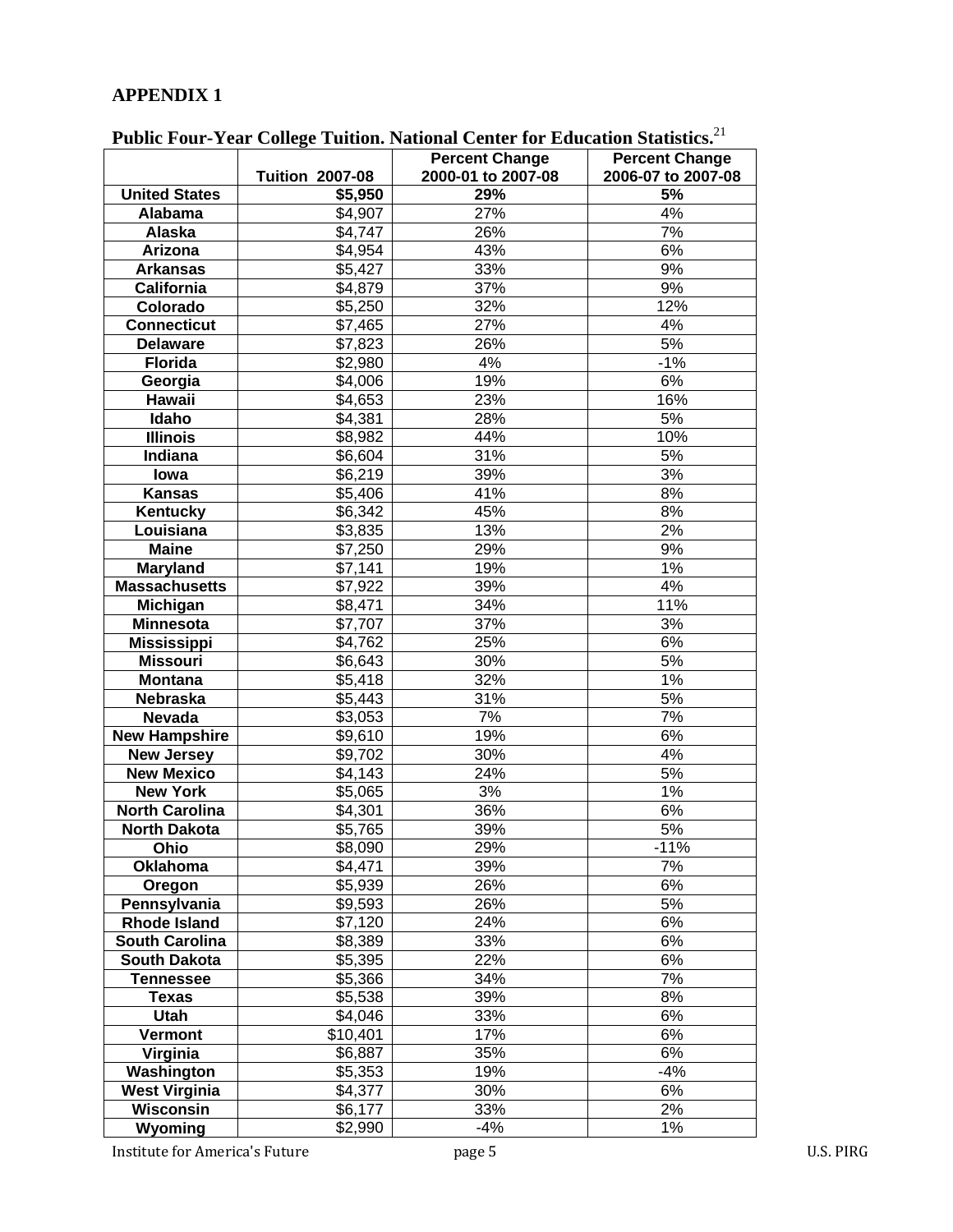### **APPENDIX 2**

# **Pell Grant Changes under Obama Budget Proposal (est.)**

|                    |                                        |                                         |                    | 2010-2011<br>Avg. Pell | 2010-2011<br><b>Increased</b><br>Avg. Pell |                               | <b>New Pell</b>        |
|--------------------|----------------------------------------|-----------------------------------------|--------------------|------------------------|--------------------------------------------|-------------------------------|------------------------|
|                    |                                        |                                         | 2009-2010          | Grant,                 | Grant,                                     | <b>Total Cost,</b>            | Recipients,            |
|                    | <b>Pell Grant</b><br><b>Recipients</b> | <b>Pell Grant</b><br><b>Award Total</b> | Avg. Pell<br>Grant | Obama<br><b>Budget</b> | Obama<br><b>Budget</b>                     | <b>Obama</b><br><b>Budget</b> | Obama<br><b>Budget</b> |
| <b>U.S. Total</b>  | 5,152,828                              | \$12,784,876,297                        | \$3,236            | \$3,357                | \$121                                      | \$5,718,684,000               | 260,000                |
| <b>ALABAMA</b>     | 92,795                                 | \$239,783,273                           | \$3,413            | \$3,541                | \$128                                      | \$93,777,000                  | 4,682                  |
| <b>ALASKA</b>      | 4,736                                  | \$10,797,310                            | \$3,012            | \$3,124                | \$113                                      | \$4,223,000                   | 239                    |
| <b>ARIZONA</b>     | 220,844                                | \$515,336,298                           | \$3,083            | \$3,198                | \$115                                      | \$201,541,000                 | 11,143                 |
| <b>ARKANSAS</b>    | 55,676                                 | \$144,948,342                           | \$3,439            | \$3,568                | \$129                                      | \$56,687,000                  | 2,809                  |
| <b>CALIFORNIA</b>  | 545,935                                | \$1,406,693,200                         | \$3,404            | \$3,531                | \$127                                      | \$550,140,000                 | 27,547                 |
| <b>COLORADO</b>    | 80,148                                 | \$184,288,858                           | \$3,037            | \$3,151                | \$114                                      | \$72,073,000                  | 4,044                  |
| CONN.              | 38,554                                 | \$87,108,856                            | \$2,985            | \$3,096                | \$112                                      | \$34,067,000                  | 1,945                  |
| <b>DELAWARE</b>    | 8,929                                  | \$20,388,832                            | \$3,016            | \$3,129                | \$113                                      | \$7,974,000                   | 451                    |
| WASH. D.C.         | 19,910                                 | \$47,309,758                            | \$3,139            | \$3,256                | \$117                                      | \$18,502,000                  | 1,005                  |
| <b>FLORIDA</b>     | 284,785                                | \$680,859,753                           | \$3,158            | \$3,276                | \$118                                      | \$266,275,000                 | 14,370                 |
| <b>GEORGIA</b>     | 172,860                                | \$379,644,355                           | \$2,901            | \$3,010                | \$108                                      | \$148,474,000                 | 8,722                  |
| <b>HAWAII</b>      | 10,320                                 | \$26,558,666                            | \$3,400            | \$3,527                | \$127                                      | \$10,387,000                  | 521                    |
| <b>IDAHO</b>       | 28,765                                 | \$74,763,326                            | \$3,433            | \$3,562                | \$128                                      | \$29,239,000                  | 1,451                  |
| <b>ILLINOIS</b>    | 201,468                                | \$479,004,572                           | \$3,141            | \$3,258                | \$117                                      | \$187,332,000                 | 10,166                 |
| <b>INDIANA</b>     | 108,148                                | \$254,597,930                           | \$3,110            | \$3,226                | \$116                                      | \$9,957,000                   | 5,457                  |
| <b>IOWA</b>        | 83,423                                 | \$193,359,099                           | \$3,062            | \$3,176                | \$114                                      | \$75,620,000                  | 4,209                  |
| <b>KANSAS</b>      | 48,268                                 | \$116,300,051                           | \$3,183            | \$3,302                | \$119                                      | \$45,483,000                  | 2,435                  |
| <b>KENTUCKY</b>    | 80,605                                 | \$204,013,234                           | \$3,343            | \$3,468                | \$125                                      | \$79,787,000                  | 4,067                  |
| <b>LOUISIANA</b>   | 81,433                                 | \$217,686,257                           | \$3,531            | \$3,663                | \$132                                      | \$85,134,000                  | 4,109                  |
| <b>MAINE</b>       | 18,899                                 | \$46,773,023                            | \$3,269            | \$3,392                | \$122                                      | \$18,292,000                  | 954                    |
| <b>MARYLAND</b>    | 66,173                                 | \$154,604,137                           | \$3,086            | \$3,202                | \$115                                      | \$60,464,000                  | 3,339                  |
| MASS.              | 76,528                                 | \$185,284,278                           | \$3,198            | \$3,318                | \$120                                      | \$72,462,000                  | 3,861                  |
| <b>MICHIGAN</b>    | 181,767                                | \$419,493,250                           | \$3,049            | \$3,163                | \$114                                      | \$164,058,000                 | 9,172                  |
| <b>MINNESOTA</b>   | 76,537                                 | \$176,849,778                           | \$3,052            | \$3,166                | \$114                                      | \$69,164,000                  | 3,862                  |
| <b>MISSISSIPPI</b> | 71,798                                 | \$199,832,654                           | \$3,677            | \$3,814                | \$137                                      | \$78,152,000                  | 3,623                  |
| <b>MISSOURI</b>    | 102,770                                | \$248,521,639                           | \$3,194            | \$3,314                | \$119                                      | \$97,194,000                  | 5,186                  |
| MONTANA            | 15,370                                 | \$40,188,755                            | \$3,454            | \$3,583                | \$129                                      | \$15,717,000                  | 776                    |
| <b>NEBRASKA</b>    | 26,254                                 | \$59,834,209                            | \$3,011            | \$3,123                | \$113                                      | \$23,400,000                  | 1,325                  |
| <b>NEVADA</b>      | 15,423                                 | \$35,684,669                            | \$3,056            | \$3,171                | \$114                                      | \$13,956,000                  | 778                    |
| <b>NEW HAMP.</b>   | 12,675                                 | \$29,296,033                            | \$3,053            | \$3,167                | \$114                                      | \$11,457,000                  | 640                    |
| NEW JER.           | 101,159                                | \$256,271,097                           | \$3,347            | \$3,472                | \$125                                      | \$100,224,000                 | 5,104                  |
| <b>NEW MEX.</b>    | 38,631                                 | \$96,002,155                            | \$3,283            | \$3,406                | \$123                                      | \$37,545,000                  | 1,949                  |
| <b>NEW YORK</b>    | 359,064                                | \$955,247,913                           | \$3,514            | \$3,646                | \$131                                      | \$373,585,000                 | 18,118                 |
| N. CAR.            | 140,673                                | \$359,688,011                           | \$3,378            | \$3,504                | \$126                                      | \$140,670,000                 | 7,098                  |
| N. DAKOTA          | 12,438                                 | \$31,201,132                            | \$3,314            | \$3,438                | \$124                                      | \$12,202,000                  | 628                    |
| <b>OHIO</b>        | 198,043                                | \$473,471,427                           | \$3,158            | \$3,276                | \$118                                      | \$185,169,000                 | 9,993                  |
| <b>OKLAHOMA</b>    | 68,845                                 | \$172,695,572                           | \$3,314            | \$3,438                | \$124                                      | \$67,539,000                  | 3,474                  |
| <b>OREGON</b>      | 58,280                                 | \$142,405,648                           | \$3,228            | \$3,348                | \$121                                      | \$55,693,000                  | 2,941                  |
| PENN.              | 184,817                                | \$450,763,735                           | \$3,222            | \$3,342                | \$120                                      | \$176,288,000                 | 9,325                  |
| P. RICO            | 200,604                                | \$601,483,919                           | \$3,961            | \$4,109                | \$148                                      | \$235,233,000                 | 10,122                 |

Institute for America's Future page 6 U.S. PIRG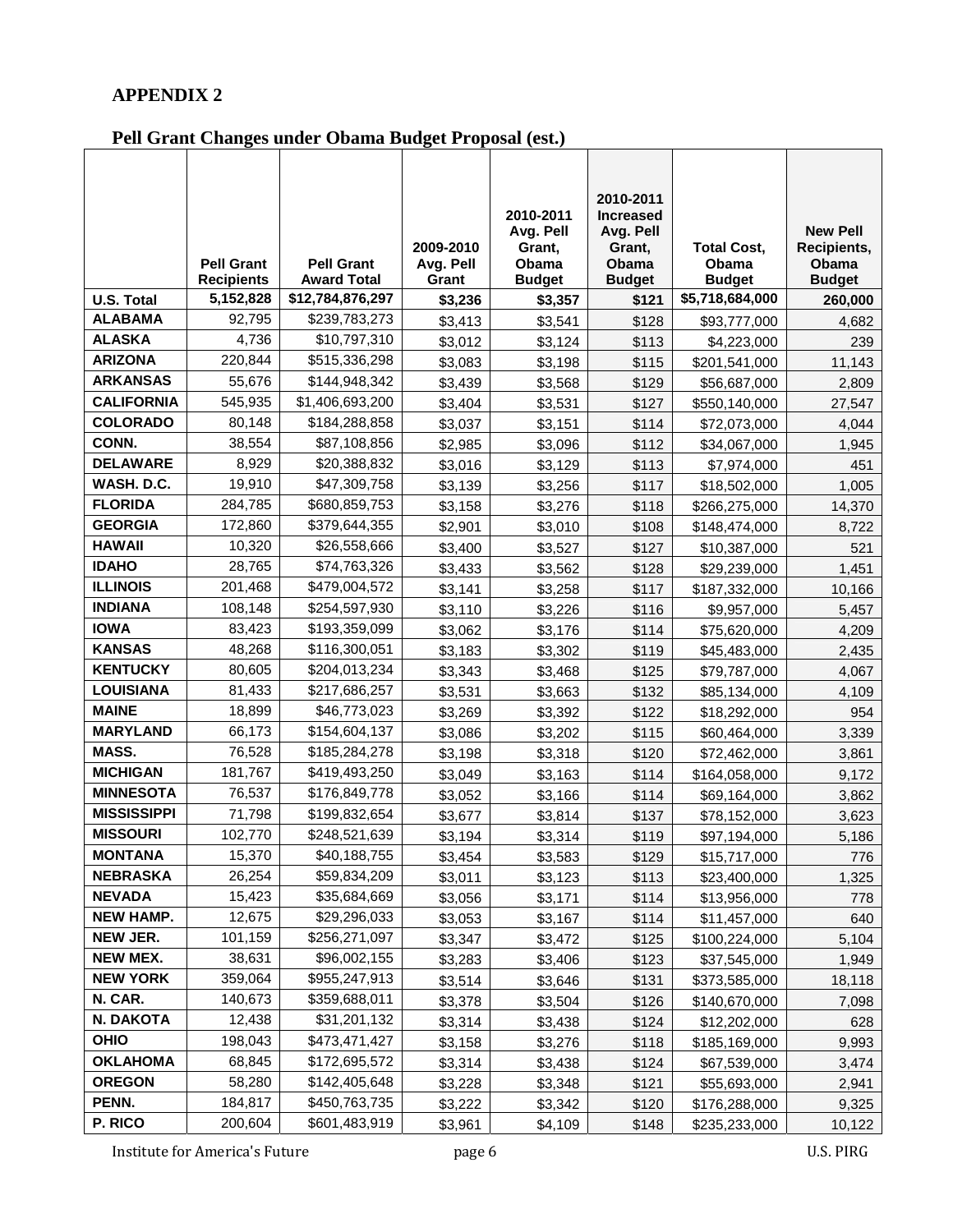| <b>RHODE ISL.</b>  | 20,924  | \$49,698,596  | \$3,138 | \$3,255 | \$117 | \$19,436,000  | 1,056  |
|--------------------|---------|---------------|---------|---------|-------|---------------|--------|
| S. CAR.            | 72,292  | \$178,170,462 | \$3,256 | \$3,377 | \$122 | \$69,680,000  | 3,648  |
| <b>S. DAKOTA</b>   | 16,240  | \$38,875,965  | \$3,162 | \$3,280 | \$118 | \$15,204,000  | 819    |
| <b>TENNESSEE</b>   | 103,543 | \$256,915,820 | \$3,278 | \$3,400 | \$123 | \$100,476,000 | 5,225  |
| <b>TEXAS</b>       | 397,738 | \$999,213,292 | \$3,319 | \$3,443 | \$124 | \$390,779,000 | 20,069 |
| <b>UTAH</b>        | 56,619  | \$134,973,380 | \$3,149 | \$3,267 | \$118 | \$52,786,000  | 2,857  |
| <b>VERMONT</b>     | 8,383   | \$19,986,838  | \$3,150 | \$3,267 | \$118 | \$7,817,000   | 423    |
| <b>VIRGINIA</b>    | 94,278  | \$229,644,622 | \$3,218 | \$3,338 | \$120 | \$898,110,000 | 4,757  |
| WASH.              | 77,932  | \$188,103,504 | \$3,188 | \$3,308 | \$119 | \$73,565,000  | 3,932  |
| <b>W. VIRGINIA</b> | 35,317  | \$93,002,299  | \$3,479 | \$3,609 | \$130 | \$36,372,000  | 1,782  |
| <b>WISCONSIN</b>   | 67,874  | \$159,326,441 | \$3,101 | \$3,217 | \$116 | \$62,311,000  | 3,425  |
| <b>WYOMING</b>     | 7,338   | \$17,930,074  | \$3,228 | \$3,348 | \$121 | \$7,012,000   | 370    |

#### **Data Sources and Notes**

- State-by-state Pell Grant recipients are derived from the Department of Education, Pell Grant End-of-Year Report, 2006-2007.<sup>22</sup> We applied the state-by-state pro-rated share of students in 2006 to the more recent national 2007 data to update state-by-state recipients.<sup>23</sup>
- The averages were tabulated by dividing the number of award recipients by the amount of aid awarded in 2006-2007, to generate an average aid award. We then calculated what percentage of the maximum grant each state was getting on average in 2006. Using the same percentage, we calculated the average aid awards for 2009-2010 and 2010-2011 using the Pell Grant maximums of \$5,350 and \$5,550 respectively.
- Figures are rounded to the nearest 1,000 and based on the Congressional Budget Office's estimate that \$5 billion will be spent to boost the Pell Grant in 2010-2011. Using the figures in the "Total Pell Grant Amount" column, we determined the state-by-state percentage of grant aid from the national total. We applied these percentages to the \$5 billion figure to generate a stateby-state approximation of increased aid under the Obama proposal.
- Financial aid expert Mark Kantrowitz, analyst and founder of www.finaid.org, estimates that for every \$100 increase in grant aid, 130,000 new recipients are added.<sup>24</sup> He stated: "Pell Grant eligibility is pegged to a range of EFC (Expected Family Contribution) scores from 0 to 95% of the maximum Pell Grant. So the question boils down to the distribution of EFC scores. I used the 2003-04 NPSAS DAS to measure distributions as well as looking at how the number of recipients has changed over the years with increases in the maximum grant normalized by changes in the EFC formula. This yielded a 130,000 rule of thumb. The distribution isn't flat, but is more of a bell curve, but 130,000 is a reasonable approximation." Since the Pell Grant max increases by \$200 from 2009-2010 to 2010-2011 under the president's proposal, approximately 260,000 new students will be added. We estimated the state-by-state increase by using the percentages generated from the 2006-2007 recipient data.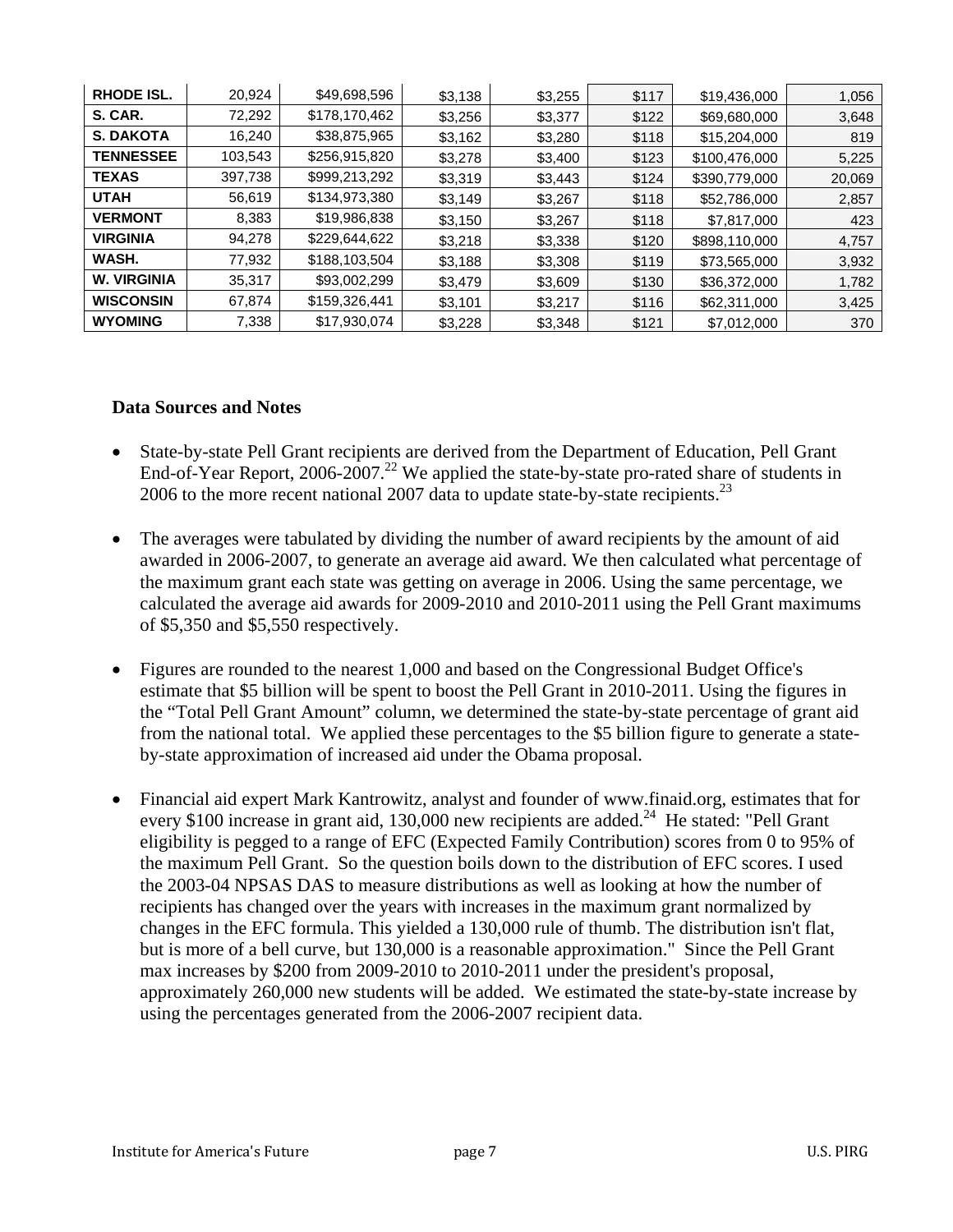#### ENDNOTES

1 U.S. Public Interest Research Group, "The Facts on Student Debt," Student Debt Alert, 2008. http://www.studentdebtalert.org/

2 United States Department of Education, "Table 332. Average undergraduate tuition and fees and room and board rates charged for full-time students in degree-granting institutions, by type and control of institution and state or jurisdiction: 2006-07 and 2007-08," *National Center for Education Statistics*, March 2009. http://nces.ed.gov/programs/digest/index.asp <sup>3</sup>

<sup>3</sup> United States Department of Education, "Table 317. Average Undergraduate Tuition and Fees and Room and Board Rates Paid by Full-Time-Equivalent Students in Degree-Granting Institutions, by Control of Institution and by State: 1999-2000 and 2000-01," *National Center for Education Statistics*, August 2001. http://nces.ed.gov/programs/digest/d01/dt317.asp. 4

 United States Department of Education, "Table 321. Average Undergraduate Tuition and Fees and Room and Board Rates Paid by Full-Time-Equivalent Students in Degree-Granting Institutions, by Control of Institution and by State: 2005-2006 and 2006-07," *National Center for Education Statistics*, July 2007.

http://nces.ed.gov/programs/digest/d07/tables/dt07\_321.asp. 5 Preliminary Analysis of the President's Budget and an Update of CBO's Budget and Economic Outlook, Congressional Budget Office, March 20, 2009. http://edlabor.house.gov/documents/111/pdf/publications/CBOBudgetAnalysis200903.pdf 6 Robert T. Perry, "On 'Real Education' – II," *Inside Higher Ed*, 21 Aug. 2008.

http://www.insidehighered.com/views/2008/08/21/perry 7

 $\frac{7}{4}$  "Adding It Up: A State and National Imperative," National Center for Higher Education Management Systems and Jobs for the Future, 2007. http://www.ecs.org/html/Document.asp?chouseid=7741

<sup>8</sup> "Measuring Up 2008: The National Report Card on Higher Education," National Center for Public Policy and Higher Education, 2008. http://measuringup2008.highereducation.org/print/NCPPHEMUNationalRpt.pdf 9

<sup>9</sup> "Most States are Imposing Cuts that Hurt Vulnerable Residents," Center for Budget and Policy Priorities, updated March 18, 2009. http://www.cbpp.org/files/3-13-08sfp.pdf

<sup>10</sup> United States Department of Education, "Table 320. Average Undergraduate Tuition and Fees and Room and Board Rates Charged for Full-Time Students in Degree-Granting Institutions, by Type and Control of Institution: 1964-65 through 2006- 07," *National Center for Education Statistics*, July 2007. http://nces.ed.gov/programs/digest/d07/tables/dt07\_320.asp;

United States Department of Education, "Table 332. Average undergraduate tuition and fees and room and board rates charged for full-time students in degree-granting institutions, by type and control of institution and state or jurisdiction: 2006-07 and 2007-08," *National Center for Education Statistics*, March 2009. http://nces.ed.gov/programs/digest/index.asp; "President Obama's Fiscal 2010 Budget Overview: Reliable Pell Grants," New America Foundation, 2009.<br>http://www.newamerica.net/files/Reliable%20Pell%20Grants.pdf

<sup>11</sup> United States Department of Education, "The Condition of Education: 2006," *National Center for Education Statistics*,

2006. http://nces.ed.gov/pubsearch/pubsinfo.asp?pubid=2006071 12<br><sup>12</sup> U.S. Public Interest Research Group, "The Facts on Student Debt," Student Debt Alert, 2008. http://www.studentdebtalert.org/

<sup>13</sup> United States Department of Education, "Shifts in College Enrollment Increase Projected Losses in Bachelor's Degrees," Advisory Committee on Student Financial Assistance, Policy Bulletin, 1 May 2008.

http://www.ed.gov/about/bdscomm/list/acsfa/mofpolicybulletin.pdf 14 Tracey King and Ellynne Bannon, "At What Cost? The Price That Working Students Pay For A College Education," State PIRGs' Higher Education Project, April 2002. http://www.pirg.org/highered/atwhatcost4\_16\_02.pdf

<sup>15</sup> Tracey King and Ellynne Bannon, "At What Cost? The Price That Working Students Pay For A College Education," State PIRGs' Higher Education Project, April 2002. http://www.pirg.org/highered/atwhatcost4\_16\_02.pdf

<sup>16</sup> Luke Swarthout, "Paying Back, Not Giving Back: Student Debt's Negative Impact on Public Service Career Opportunities," State PIRGs' Higher Education Project, April 2006.

http://www.uspirg.org/uploads/W1/cO/W1cOXhfgaBPdNrLeFb9Ulg/payingback.pdf<br><sup>17</sup> "A New Era of Responsibility: Renewing America's Promise," Office of Management and Budget, Feb. 2009, p. 61. http://www.gpoaccess.gov/usbudget/fy10/pdf/fy10-newera.pdf<br><sup>18</sup> The program includes commonly named loans such as Stafford, PLUS and HEAL loans. Note that the government paid

only 98% of defaults.

<sup>19</sup> "Federal Student Loans Challenges in Estimating Federal Subsidy Costs," Government Accountability Office, Sep. 2005 http://www.gao.gov/new.items/d05874.pdf

20 "Lobbying: Finance/Credit Companies, Industry Profile, 2008," Center for Responsive Politics, 2008. http://www.opensecrets.org/lobby/indusclient.php?lname=F06&year=2008 ()